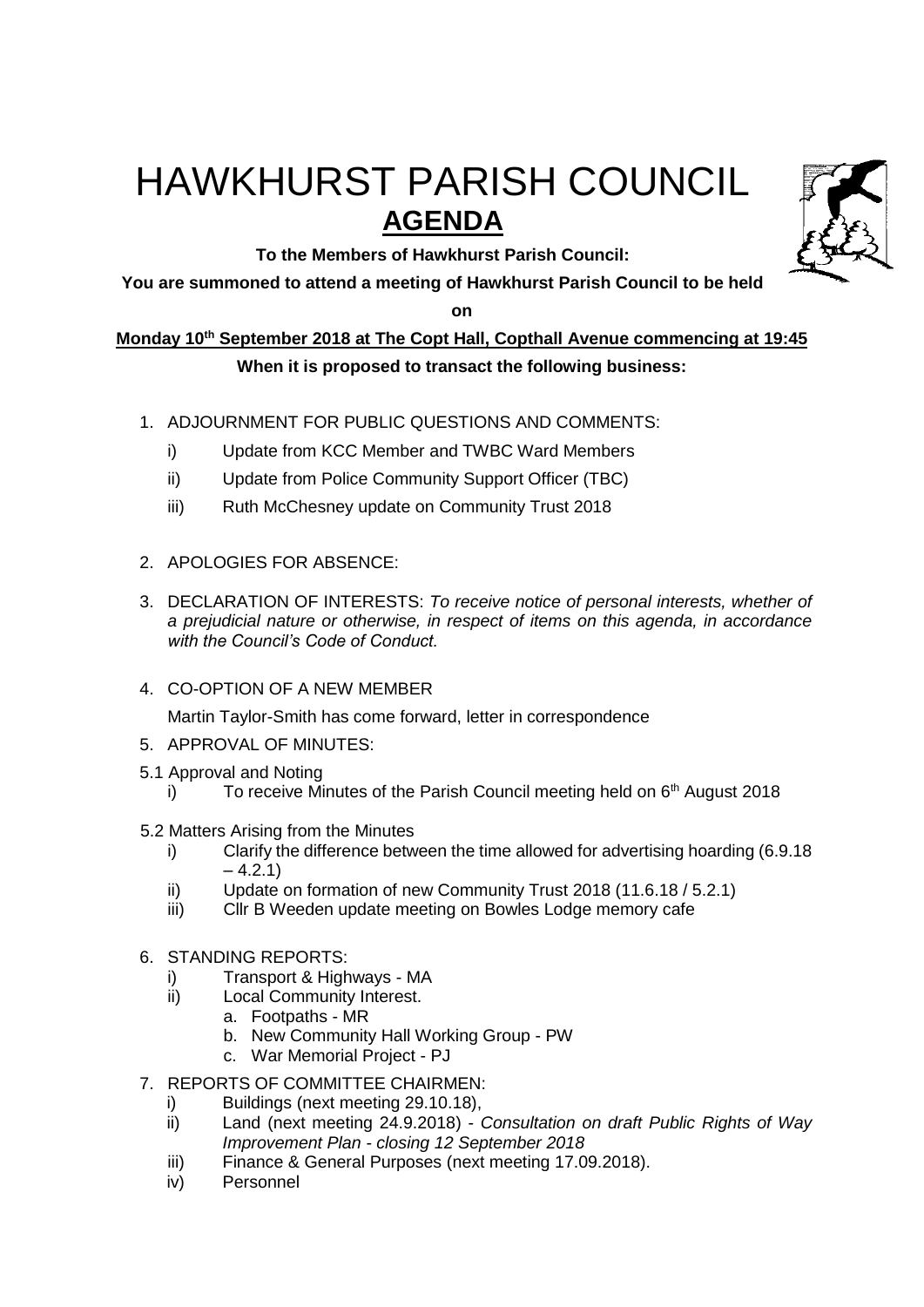- v) Fete Committee (next meeting 12.9.2018)
- vi) Planning Advisory Committee (next meeting 5.10.2018)
- 8. MATTERS FOR FURTHER DISCUSSION:
	- *i) Hawkhurst Neighbourhood Plan 2018 update*
	- *ii) Parish Basic allowance 2018/2019 – report attached*
	- *iii) 2019/20 budget setting process*
- 9. CORRESPONDENCE:
- 10. FINANCE:
- 11. PLANNING:
- 12. BURIAL & MEMORIAL:
- 13. NOTES & INFORMATION:
- 14. CONFIDENTIAL:
	- i) TWBC and KCC Meeting update

*Pursuant to section 1 (2) of the Public Bodies (Admission to Meetings) Act 1960 it is resolved that, because of the confidential nature of the business to be transacted, the public and the press leave the meeting during consideration of the following items:*

15. CLOSURE:

Richard Griffiths, Clerk to the Parish Council

|                | <b>Date</b><br><b>Received</b> | <b>From</b>         | <b>Subject</b>                                           |
|----------------|--------------------------------|---------------------|----------------------------------------------------------|
| 1              | 8 August                       | Mr. and Mrs.        | Request for improved acoustics / microphone for          |
|                |                                | Collins             | Copthall so public can hear speakers better              |
| 2              | 13 August                      | West Kent           | Thank you for the grant of £50                           |
|                |                                | Mediation           |                                                          |
| 3              | 13 August                      | <b>Hawkhurst</b>    | Thank you for the grant of £100                          |
|                |                                | and Oriolo          |                                                          |
|                |                                | Romano              |                                                          |
|                |                                | Twinning            |                                                          |
|                |                                | Association         |                                                          |
| $\overline{4}$ | 22 August                      | Martin Taylor-      | <b>Enquiry about Co-option</b>                           |
|                |                                | Smith               |                                                          |
| 5              | 28 August                      | <b>TWBC</b>         | Grant offer of £200 for the 100 commemoration            |
|                |                                |                     | of the end of World War I from the Community             |
|                |                                |                     | Grants programme 2018/19                                 |
| 6              | 30 August                      | <b>Hawkhurst</b>    | Request for use of the Moor, KGV Field and the           |
|                |                                | <b>Gang Bonfire</b> | Sports Hall on 24 <sup>th</sup> November 2018 for annual |
|                |                                | Society             | Bonfire event                                            |

#### **Agenda Item 9: Correspondence**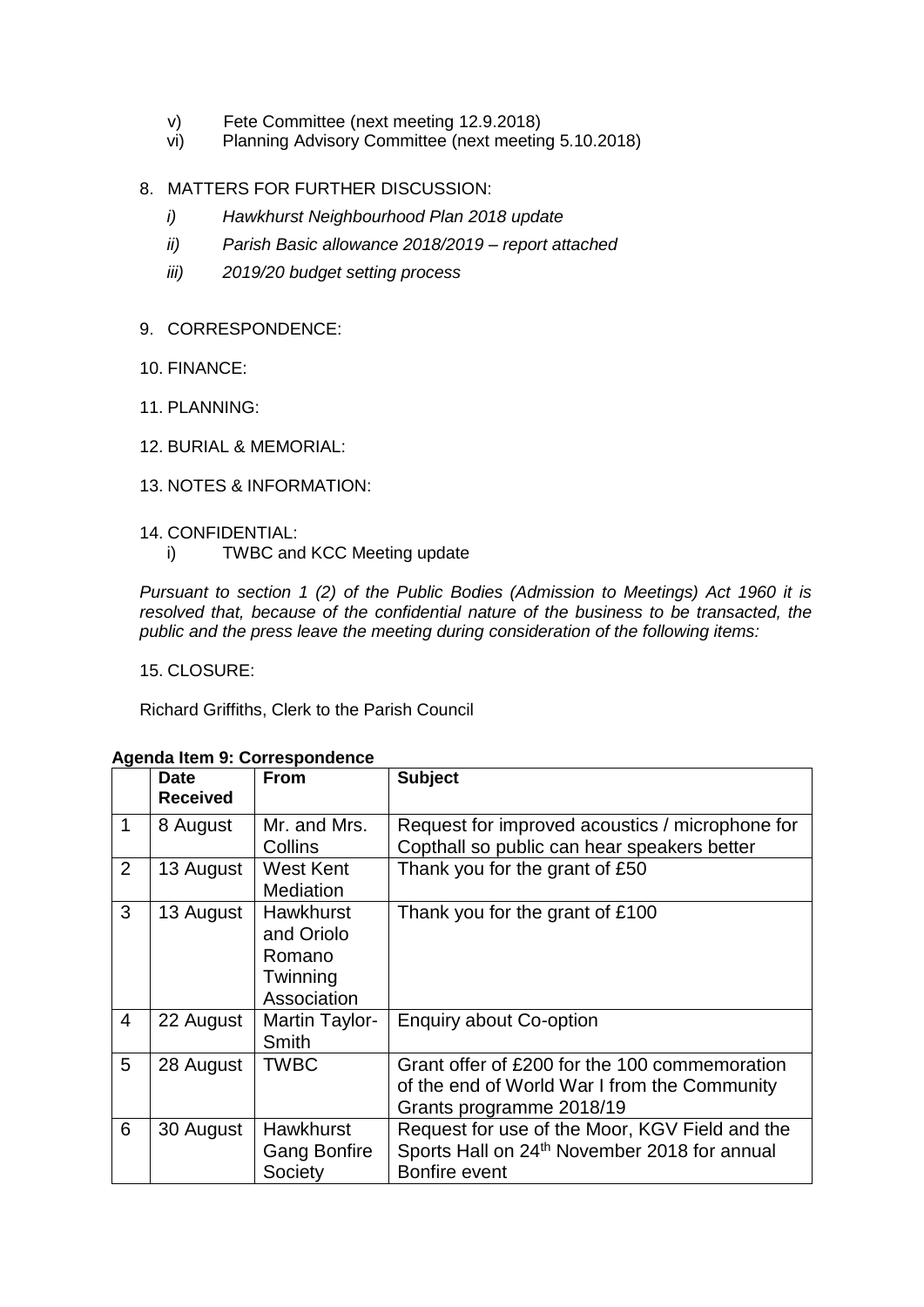| 30 August   TWBC |         | Agreement to six monthly pilot of air quality |
|------------------|---------|-----------------------------------------------|
|                  |         | monitoring on Cranbrook Road                  |
|                  | Council | Letter to Cllr B Thompson                     |

#### **Agenda Item 10: Finance**.

## INCOME AND EXPENDITURE AUGUST 2018

| Accounts for payment            | £  | 1,299.69   |
|---------------------------------|----|------------|
| Payment received                | £  | 325.00     |
| <b>Net Expenditure</b>          | -£ | 974.69     |
| <b>Cambridge &amp; Counties</b> | £  | 77,400.90  |
| <b>Cambridge Building</b>       |    |            |
| Society                         | £. | 75,201.05  |
| <b>Lloyds Current</b>           | £. | 10,280.00  |
| <b>Lloyds Access Reserve</b>    |    | 100,751.53 |

#### As of 31.8.2018

10.1 Agreement to pay payments schedule.

10.2 Account reconciliation

## **Agenda Item 11: Planning**

#### 11.1 Planning & Highways Information:

| Ref. No. | <b>Proposal</b> | Location | <b>Comments</b> |
|----------|-----------------|----------|-----------------|
|          |                 |          |                 |
|          |                 |          |                 |

## 11.2 Planning TWBC Approved:

| Ref           | <b>Proposal</b>                         | Location                                 |
|---------------|-----------------------------------------|------------------------------------------|
| 18/02002/FULL | Single storey rear extension and        | Padmore, Stream Lane, Hawkhurst, Kent.   |
|               | addition of windows to south elevation  | <b>TN184RB</b>                           |
| 18/02054/FULL | Demolition of existing conservatory;    | The Well House, Potters Lane, Hawkhurst, |
|               | erection of a replacement infill        | Kent. TN18 5BB                           |
|               | extension And garden room / store       |                                          |
| 18/02060/FULL | Erection of single storey rear          | 5 Western Villas, Western Avenue,        |
|               | extension (part retrospective)          | Hawkhurst, Kent. TN18 4BN                |
| 18/01776/FULL | Demolition of the office outbuilding    | Highgate Hall, Rye Road, Hawkhurst,      |
|               | within the grounds of Highgate Hall -   | Kent. TTN18 4EY                          |
|               | (Retrospective)                         |                                          |
| 18/02152/FULL | Single storey pitch and flat roof annex | The Cedars, Tongswood Drive,             |
|               | extension to existing bungalow          | Hawkhurst, Kent. TN18 5DS                |

#### 11.3 Planning TWBC Refused:

| Ref. No. | <b>Proposal</b> | Location | <b>Comments/Valid</b> |
|----------|-----------------|----------|-----------------------|
|          |                 |          |                       |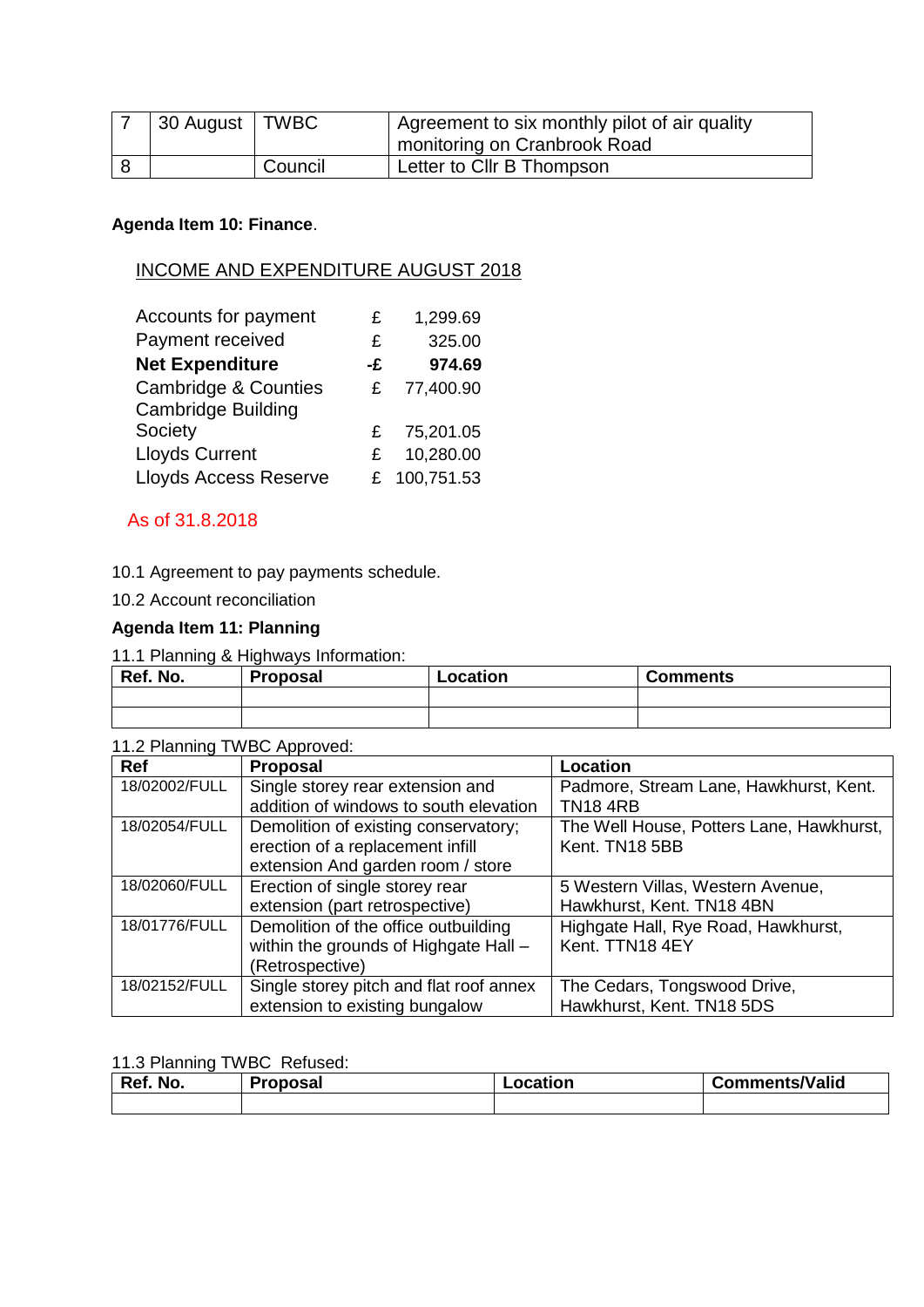11.4 Planning Applications received: [TWBC Planning Portal](http://www.tunbridgewells.gov.uk/residents/planning/planning-application-search)

| No   Application No | <b>1.41 I latining Applications received.</b> <u>TWDC Flammig Fortar</u><br><b>Proposal</b>                                                                                                                                                                                                                                                                                                                                                                          | <b>Location</b>                                                                                                                                 |
|---------------------|----------------------------------------------------------------------------------------------------------------------------------------------------------------------------------------------------------------------------------------------------------------------------------------------------------------------------------------------------------------------------------------------------------------------------------------------------------------------|-------------------------------------------------------------------------------------------------------------------------------------------------|
|                     | 52 18/02439/FULL Single storey extension                                                                                                                                                                                                                                                                                                                                                                                                                             | Whiteswood Farm, Whites Lane,<br>Hawkhurst, Kent. TN18 4HP                                                                                      |
| 53 18/02517/FULL    | Single storey and rear extension                                                                                                                                                                                                                                                                                                                                                                                                                                     | 1, Highgate Hill, Hawkhurst, Kent. TN18<br>4LB                                                                                                  |
|                     | 54 18/02289/FULL Proposed replacement dwelling                                                                                                                                                                                                                                                                                                                                                                                                                       | Olyers Farm Cottage, Attwaters Lane,<br>Hawkhurst, Kent. TN18 5AR                                                                               |
| 55 18/02522/FULL    | of condition 2 (approved plans) of Hawkhurst, Kent. TN18 5DA<br>planning<br>permission<br>16/500797/FULL<br>(Demolition<br>οf<br>existing buildings and structures and<br>erection of 16 residential units,<br>together with associated<br>works<br>including new footpath along Rye<br>Road and an offsite contribution<br>(£100,000) towards the provision of<br>affordable housing) - change in<br>layout of the turning head at the<br>southern end of the site. | Minor Material Amendment: Variation Site Of Former Woodham Hall, Rye Road,                                                                      |
| 56 18/02512/FULL    | replacement with erection of new Kent. TN18 5AP<br>entrance with canopy, garage, utility,<br>dining and extended kitchen with first<br>floor study.                                                                                                                                                                                                                                                                                                                  | Demolition of existing extension and Woodsden Oast, Water Lane, Hawkhurst,                                                                      |
| 57 18/02555/FULL    | residential use                                                                                                                                                                                                                                                                                                                                                                                                                                                      | Conversion of integral garage to Toath House, Ockley Road, Hawkhurst<br>Kent. TN18 4DZ                                                          |
| 58 18/02516/FULL    | Demolition of existing dwelling and The Clearing Cottage,<br>fencing and erection of replacement Hawkhurst, Kent. TN18 4AQ<br>dwelling and fencing                                                                                                                                                                                                                                                                                                                   | Street,<br>High                                                                                                                                 |
| 59 18/02374/FULL    | daycare and dog training                                                                                                                                                                                                                                                                                                                                                                                                                                             | Change of use of land for dog Little Dale Dogs, Units 5,6 and 7,<br>Springfield Industrial Estate, Cranbrook<br>Road, Hawkhurst, Kent. TN18 5EE |
| 60 18/02386/TPO     | side over the lawn and shape by 1m TN18 4JR                                                                                                                                                                                                                                                                                                                                                                                                                          | Trees: Hornbeam (T5) cut back the The Hollow, Oakfield, Hawkhurst, Kent.                                                                        |
| 61 18/02554/FULL    | Two storey front extension                                                                                                                                                                                                                                                                                                                                                                                                                                           | 1 Homeward Cottages, Ockley Road,<br>Hawkhurst, Kent. TN18 4DR                                                                                  |
| 62 18/02665/TPO     | Bay Tree (T126) - Fell                                                                                                                                                                                                                                                                                                                                                                                                                                               | Birchfield, Rye Road, Hawkhurst, Kent<br><b>TN18 5DA</b>                                                                                        |

## **Agenda Item 12: Burial and Memorial**

| <b>Date</b> | <b>Deceased</b> | Interment /buried |
|-------------|-----------------|-------------------|
|             |                 |                   |

## **Agenda Item 13: Notes and Information**

| <b>Date</b> | from                             | subject                                  |
|-------------|----------------------------------|------------------------------------------|
|             | 31.8.2018   Hawkhurst and Oriolo | Report on 2018 summer visit to Hawkhurst |
|             | Romano Twinning                  |                                          |
|             | Association                      |                                          |
| 4.9.2018    | West Kent CCG - health           | Update regarding medical care hubs       |
|             | services                         |                                          |